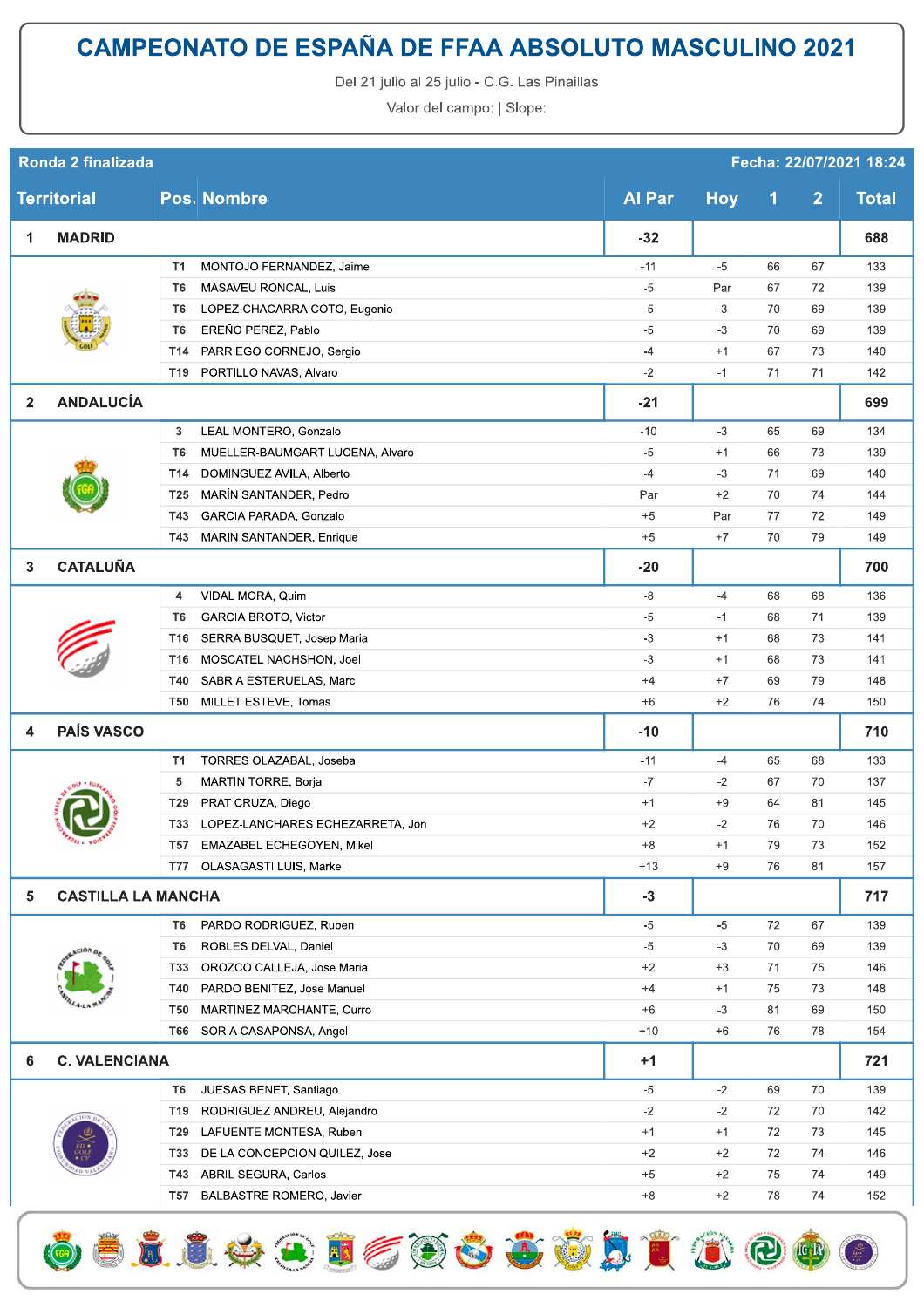## **CAMPEONATO DE ESPAÑA DE FFAA ABSOLUTO MASCULINO 2021**

Del 21 julio al 25 julio - C.G. Las Pinaillas

Valor del campo: | Slope:

| Ronda 2 finalizada<br>Fecha: 22/07/2021 18:24 |                        |                 |                                       |               |            |                      |                |              |
|-----------------------------------------------|------------------------|-----------------|---------------------------------------|---------------|------------|----------------------|----------------|--------------|
| <b>Territorial</b>                            |                        |                 | <b>Pos. Nombre</b>                    | <b>Al Par</b> | <b>Hoy</b> | $\blacktriangleleft$ | $\overline{2}$ | <b>Total</b> |
| $\mathbf{7}$                                  | <b>BALEARES</b>        |                 |                                       | $+8$          |            |                      |                | 728          |
|                                               |                        | T16             | BISELLACH SERVERA, Miguel             | $-3$          | $-1$       | 70                   | 71             | 141          |
|                                               |                        | T22             | MIRON GADINA, Victor                  | $-1$          | Par        | 71                   | 72             | 143          |
|                                               |                        | <b>T33</b>      | JAUME JULVE, Jaime                    | $+2$          | Par        | 74                   | 72             | 146          |
|                                               |                        | <b>T33</b>      | ALBERT PONS, Lucas                    | $+2$          | $+4$       | 70                   | 76             | 146          |
|                                               |                        | <b>T60</b>      | FERRIOL RIBOT, Juan Gabriel           | $+9$          | $+3$       | 78                   | 75             | 153          |
|                                               |                        | <b>T89</b>      | <b>BISELLACH SERVERA, Marc</b>        | $+16$         | $+11$      | 77                   | 83             | 160          |
| 8                                             | <b>LA RIOJA</b>        |                 |                                       | $+11$         |            |                      |                | 731          |
|                                               |                        | T <sub>25</sub> | EVANGELIO CABALLERO, Nicolas          | Par           | Par        | 72                   | 72             | 144          |
|                                               |                        | T <sub>25</sub> | RAVINA FERNANDEZ, Jaime               | Par           | $-1$       | 73                   | 71             | 144          |
|                                               |                        | T <sub>29</sub> | PEREZ GRACIA, Pablo                   | $+1$          | $+2$       | 71                   | 74             | 145          |
|                                               |                        | <b>T33</b>      | <b>BENITEZ SAENZ, David</b>           | $+2$          | $+1$       | 73                   | 73             | 146          |
|                                               |                        | <b>T60</b>      | RAYA ALONSO, Adrian                   | $+9$          | $+7$       | 74                   | 79             | 153          |
|                                               |                        | T66             | GURRUTXAGA GUTIERREZ, Jon Ander       | $+10$         | $+6$       | 76                   | 78             | 154          |
| 9                                             | <b>CASTILLA Y LEÓN</b> |                 |                                       | $+17$         |            |                      |                | 737          |
|                                               |                        | T <sub>22</sub> | MORALES APARICIO, Alvaro Jaime        | $-1$          | $-3$       | 74                   | 69             | 143          |
|                                               | o00c                   | <b>T25</b>      | MORALES APARICIO, Alfonso Miguel      | Par           | $+1$       | 71                   | 73             | 144          |
|                                               |                        | T43             | ROZAS FERNANDEZ, José María           | $+5$          | $+2$       | 75                   | 74             | 149          |
|                                               |                        | <b>T50</b>      | GONZALEZ RODRIGUEZ, Luis Carlos       | $+6$          | $+3$       | 75                   | 75             | 150          |
|                                               |                        | T <sub>54</sub> | REBOLLEDA DIEZ, Pablo                 | $+7$          | $+1$       | 78                   | 73             | 151          |
|                                               |                        | <b>T85</b>      | DIEZ MOLINER, Jaime                   | $+15$         | $+5$       | 82                   | 77             | 159          |
| 10                                            | <b>PDO. ASTURIAS</b>   |                 |                                       | $+20$         |            |                      |                | 740          |
|                                               |                        | <b>T22</b>      | NEIRA GARCIA, Javier                  | $-1$          | $-1$       | 72                   | 71             | 143          |
|                                               |                        | T29             | ALPERI LOPEZ, Pablo                   | $+1$          | $+3$       | 70                   | 75             | 145          |
|                                               |                        | 39              | VAZQUEZ MARTIN, Esteban               | $+3$          | $+3$       | 72                   | 75             | 147          |
|                                               | <b>STATISTICS</b>      | T43             | RENDUELES MEANA, Diego                | $+5$          | $+2$       | 75                   | 74             | 149          |
|                                               |                        | T72             | R. HUIDOBRO LIÑERO, Alvaro            | $+12$         | $+7$       | 77                   | 79             | 156          |
|                                               |                        | T96             | ROSETE FABOS, Francisco               | $+24$         | $+12$      | 84                   | 84             | 168          |
| 11                                            | <b>NAVARRA</b>         |                 |                                       | $+32$         |            |                      |                | 752          |
|                                               |                        | T19             | BARCOS GARBAYO, Javier                | $-2$          | Par        | 70                   | 72             | 142          |
|                                               |                        | <b>T57</b>      | MENDEZ MATEO, Benigno                 | $+8$          | $+1$       | 79                   | 73             | 152          |
|                                               |                        | <b>T60</b>      | ELIA VALLEJO, Juan                    | $+9$          | $+6$       | 75                   | 78             | 153          |
|                                               |                        | <b>T60</b>      | HUALDE ZUÑIGA, Jaime                  | $+9$          | $+4$       | 77                   | 76             | 153          |
|                                               |                        | T72             | ESEVERRI BERRUEZO, Pablo              | $+12$         | $+1$       | 83                   | 73             | 156          |
|                                               |                        | <b>T77</b>      | ROS VILLANUEVA, Borja                 | $+13$         | $+6$       | 79                   | 78             | 157          |
| 12                                            | <b>CANTABRIA</b>       |                 |                                       | $+43$         |            |                      |                | 763          |
|                                               |                        | T43             | GOMEZ DIAZ, Felipe                    | $+5$          | $-1$       | 78                   | 71             | 149          |
|                                               |                        | <b>T54</b>      | RODRIGUEZ-ALTONAGA DE CARLOS, Marcelo | $+7$          | $+5$       | 74                   | 77             | 151          |
|                                               |                        | T54             | TOCA PEDRAJO, Raul                    | $+7$          | $+3$       | 76                   | 75             | 151          |
|                                               |                        | T60             | ALONSO DRLJEVIC, Daniel               | $+9$          | $+7$       | 74                   | 79             | 153          |
|                                               |                        | <b>T85</b>      | LORING CAMPOS, Manuel                 | $+15$         | $+8$       | 79                   | 80             | 159          |
|                                               |                        | 94              | GOMEZ ALVAREZ, Omar                   | $+20$         | $+13$      | 79                   | 85             | 164          |

651140160633510000